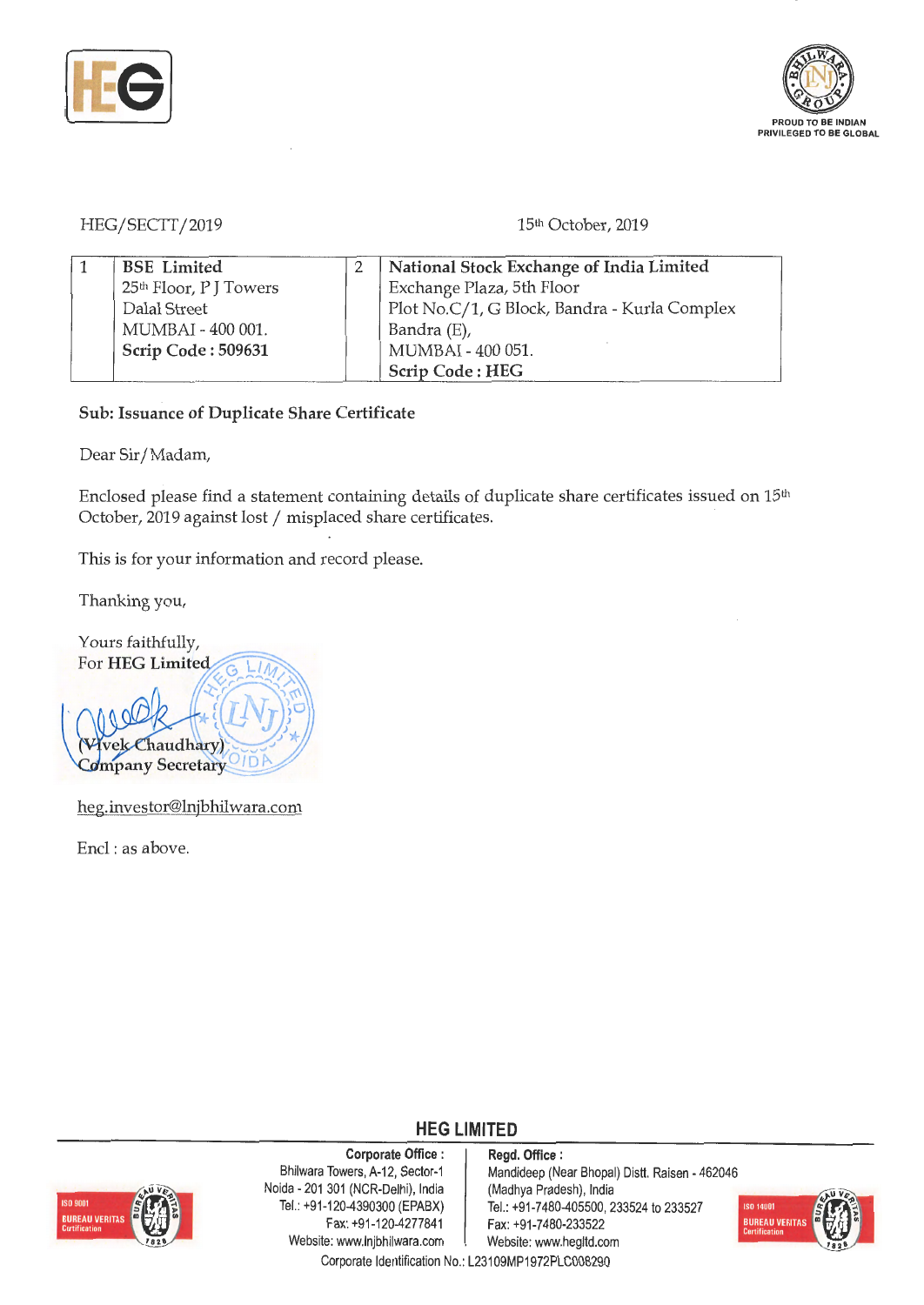## hlereg1510

Register of Renewed and Duplicate Share Certificates

[Pursuant to sub-section(3) of section 46 of the Companies Act, 2013 and rule 6(3)(a) the Companies (Share Capital and Debentures) Rules 2014]

Form No.SH-2

| HEG LIMITED<br>Reference | Remarks |                   | Date of        |                       | Class Date of Original | Total     | Distinctive            |    | Renewed              | Total       | Distinctive  |    |             | Reasons    | No. of         | Tot No.     |    |
|--------------------------|---------|-------------------|----------------|-----------------------|------------------------|-----------|------------------------|----|----------------------|-------------|--------------|----|-------------|------------|----------------|-------------|----|
| entry                    | Folio   | Name of the       | Approval of of | issue of share        |                        |           | number of No.of shares |    | share                | number of   | No.of shares |    | Date of     | for        | Renewed        | shares      | to |
| S.NO                     | No.     | person(s)to       | Renewed/       | shares original certi |                        | shares in |                        |    | certificat shares in |             |              |    | issue of    | issue      | share          | in the      | in |
| Register                 |         | whom              | Duplicate      | share                 | ficate                 | the       | From                   | to | e                    | the Renewed | From         | To | Renewed/Dup | of Renew   | certificat     | Renewed/    |    |
| members                  |         | Renewed/Duplicate | share          | certific number       |                        | Original  |                        |    | number               | Share       |              |    | licate shar | ed/Duplica | e <sub>1</sub> | Duplicate   | of |
|                          |         | share certificate | certificate    |                       |                        |           |                        |    |                      |             |              |    |             |            | if             | Share       |    |
|                          |         | is issued         | is issued      |                       |                        |           |                        |    |                      |             |              |    |             | share      | applicable     | certificate |    |
|                          |         |                   |                |                       |                        |           |                        |    |                      |             |              |    |             | certificat |                |             |    |

| 2073 C<br>Duplicate<br>00015561 | NEERU MAHAJAN             |                 |                             |           |          |          |                 |                |     |
|---------------------------------|---------------------------|-----------------|-----------------------------|-----------|----------|----------|-----------------|----------------|-----|
|                                 |                           | $15 - 0CT - 19$ | 255301 50 25442069 25442118 | 471399 50 | 25442069 | 25442118 | $15-0C$ T $-19$ | $\mathbf{1}$   | 50  |
| 00031333<br>2074<br>Duplicate   | DILIP KUMAR POREL         |                 |                             |           |          |          |                 |                |     |
|                                 |                           | $15 - 0CT - 19$ | 462053 50 28473114 28473163 | 471400 50 | 28473114 | 28473163 | $15-0CT-19$     | $\mathbf{1}$   | 50  |
| 2075 00055246<br>Duplicate      | SARASWATI DEVI AGARWAL    |                 |                             |           |          |          |                 |                |     |
|                                 |                           | $15 - 0CT - 19$ | 152699 50 18287566 18287615 | 471401 50 | 18287566 | 18287615 | $15 - 0CT - 19$ | $\overline{2}$ | 100 |
|                                 |                           |                 | 317758 50 30012229 30012278 | 471402 50 | 30012229 | 30012278 |                 |                |     |
| 00009830<br>2076 C<br>Duplicate | SHOBHA J SHETTY           |                 |                             |           |          |          |                 |                |     |
|                                 |                           | $15 - 0CT - 19$ | 239754 50 25180318 25180367 | 471403 50 | 25180318 | 25180367 | $15-0CT-19$     | $\mathbf{1}$   | 50  |
| 00002419<br>2077<br>Duplicate   | IRSHAD S M                |                 |                             |           |          |          |                 |                |     |
|                                 |                           | $15-0CT-19$     | 63001 50 9736041 9736090    | 471404 50 | 9736041  | 9736090  | $15-0CT-19$     | $\overline{2}$ | 100 |
|                                 |                           |                 | 63002 50 9736091 9736140    | 471405 50 | 9736091  | 9736140  |                 |                | G   |
| 00097158<br>2078<br>Duplicate   | HEMAL RAJENDRAKUMAR PATEL |                 |                             |           |          |          |                 |                |     |
|                                 |                           | $15-0CT-19$     | 144705 50 17887866 17887915 | 471406 50 | 17887866 | 17887915 | $15 - OCT - 19$ | $\overline{4}$ | 200 |
|                                 |                           |                 | 144706 50 17887916 17887965 | 471407 50 | 17887916 | 17887965 |                 |                |     |
|                                 |                           |                 | 309770 50 29612877 29612926 | 471408 50 | 29612877 | 29612926 |                 |                |     |
|                                 |                           |                 |                             |           |          |          |                 |                |     |

 $-M$ 

NJ

OID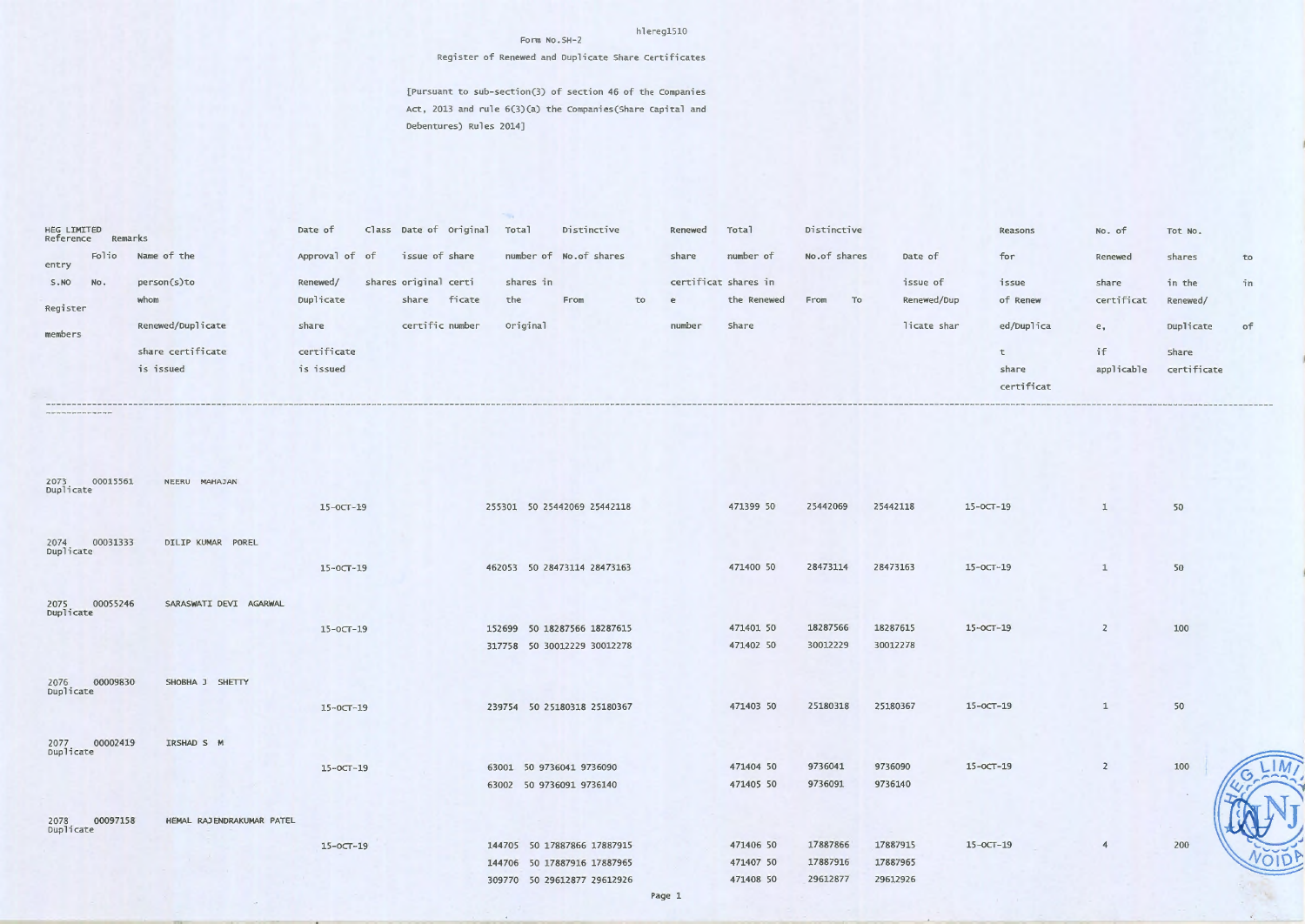|                                 |                      |                 |                         | hlereg1510                                                  |           |          |          |                 |                |                |
|---------------------------------|----------------------|-----------------|-------------------------|-------------------------------------------------------------|-----------|----------|----------|-----------------|----------------|----------------|
|                                 |                      |                 |                         | 309771 50 29612927 29612976                                 | 471409 50 | 29612927 | 29612976 |                 |                |                |
| L0000059<br>2079                | SAJANI RATAN VASWANI |                 |                         |                                                             |           |          |          |                 |                |                |
| Duplicate                       |                      |                 |                         |                                                             |           |          |          |                 |                |                |
|                                 |                      | $15-0CT-19$     |                         | 18828 20 7930445 7930464                                    | 471410 20 | 7930445  | 7930464  | $15-0CT-19$     | $1\,$          | 20             |
| 00024331<br>2080 0<br>Duplicate | VIJAY KUMAR          |                 |                         |                                                             |           |          |          |                 |                |                |
|                                 |                      | $15-0CT-19$     |                         | 278440 25 27156621 27156645                                 | 471411 25 | 27156621 | 27156645 | $15-0CT-19$     |                | 38             |
|                                 |                      |                 |                         | 278441 10 27156646 27156655                                 | 471412 10 | 27156646 | 27156655 |                 |                |                |
|                                 |                      |                 |                         | 278442 2 27156656 27156657                                  | 471413 2  | 27156656 | 27156657 |                 |                |                |
|                                 |                      |                 |                         | 278443 1 27156658 27156658                                  | 471414 1  | 27156658 | 27156658 |                 |                |                |
|                                 |                      |                 |                         |                                                             |           |          |          |                 |                |                |
| 00067983<br>2081<br>Duplicate   | LALIT KUMAR JAIN     |                 |                         |                                                             |           |          |          |                 |                |                |
|                                 |                      | $15-0C$ T $-19$ |                         | 93399 1 11346754 11346754                                   | 471415 1  | 11346754 | 11346754 | $15 - 0CT - 19$ | $\overline{2}$ | $\overline{2}$ |
|                                 |                      |                 |                         | 334186 1 30793256 30793256                                  | 471416 1  | 30793256 | 30793256 |                 |                |                |
|                                 |                      |                 |                         |                                                             |           |          |          |                 |                |                |
| 00003685<br>2082<br>Duplicate   | REBINA RAI           |                 |                         |                                                             |           |          |          |                 |                |                |
|                                 |                      | $15-0CT-19$     |                         | 64340 50 9841941 9841990                                    | 471417 50 | 9841941  | 9841990  | $15-0CT-19$     | $\overline{7}$ | 176            |
|                                 |                      |                 |                         | 85476 38 11049004 11049041                                  | 471418 38 | 11049004 | 11049041 |                 |                |                |
|                                 |                      |                 |                         | 222457 50 24898765 24898814                                 | 471419 50 | 24898765 | 24898814 |                 |                |                |
|                                 |                      |                 |                         | 222458 25 24898815 24898839                                 | 471420 25 | 24898815 | 24898839 |                 |                |                |
|                                 |                      |                 |                         | 222459 10 24898840 24898849                                 | 471421 10 | 24898840 | 24898849 |                 |                |                |
| $\frac{9}{4}$                   |                      |                 |                         | Form No.SH-2                                                |           |          |          |                 |                |                |
|                                 |                      |                 |                         | Register of Renewed and Duplicate Share Certificates        |           |          |          |                 |                |                |
|                                 |                      |                 |                         | [Pursuant to sub-section(3) of section 46 of the Companies  |           |          |          |                 |                |                |
|                                 |                      |                 |                         | Act, 2013 and rule 6(3)(a) the Companies (Share Capital and |           |          |          |                 |                |                |
|                                 |                      |                 | Debentures) Rules 2014] |                                                             |           |          |          |                 |                |                |
|                                 |                      |                 |                         |                                                             |           |          |          |                 |                |                |
|                                 |                      |                 |                         |                                                             |           |          |          |                 |                |                |
|                                 |                      |                 |                         |                                                             |           |          |          |                 |                |                |
|                                 |                      |                 |                         |                                                             |           |          |          |                 |                | 1M             |
|                                 |                      |                 |                         |                                                             |           |          |          |                 |                |                |

| <b>HEG LIMITED</b>              |                          |             |                             |                       |          |             | <b>Property</b> |
|---------------------------------|--------------------------|-------------|-----------------------------|-----------------------|----------|-------------|-----------------|
| 00003685<br>2082                | REBINA RAI               | $15-0CT-19$ | 222460 2 24898850 24898851  | 24898850<br>471422 2  | 24898851 | $15-0CT-19$ |                 |
|                                 |                          |             |                             | 24898852              | 24898852 |             |                 |
|                                 |                          |             | 222461 1 24898852 24898852  | 471423 1              |          |             |                 |
| U0000091<br>2083 U<br>Duplicate | URMILA DEVI PERIWAL      |             |                             |                       |          |             |                 |
|                                 |                          | $15-0CT-19$ | 425778 50 41715932 41715981 | 41715932<br>471424 50 | 41715981 | $15-0CT-19$ | 100             |
|                                 |                          |             | 425779 50 41715982 41716031 | 41715982<br>471425 50 | 41716031 |             |                 |
| $\sim$                          |                          |             |                             |                       |          |             |                 |
| 00003674<br>2084 C<br>Duplicate | <b>BEGRAJ</b><br>AGARWAL |             |                             |                       |          |             |                 |
|                                 |                          | $15-0CT-19$ | 222442 10 24898476 24898485 | 24898476<br>471426 10 | 24898485 | $15-0CT-19$ | 12              |
|                                 |                          |             | Page 2                      |                       |          |             |                 |